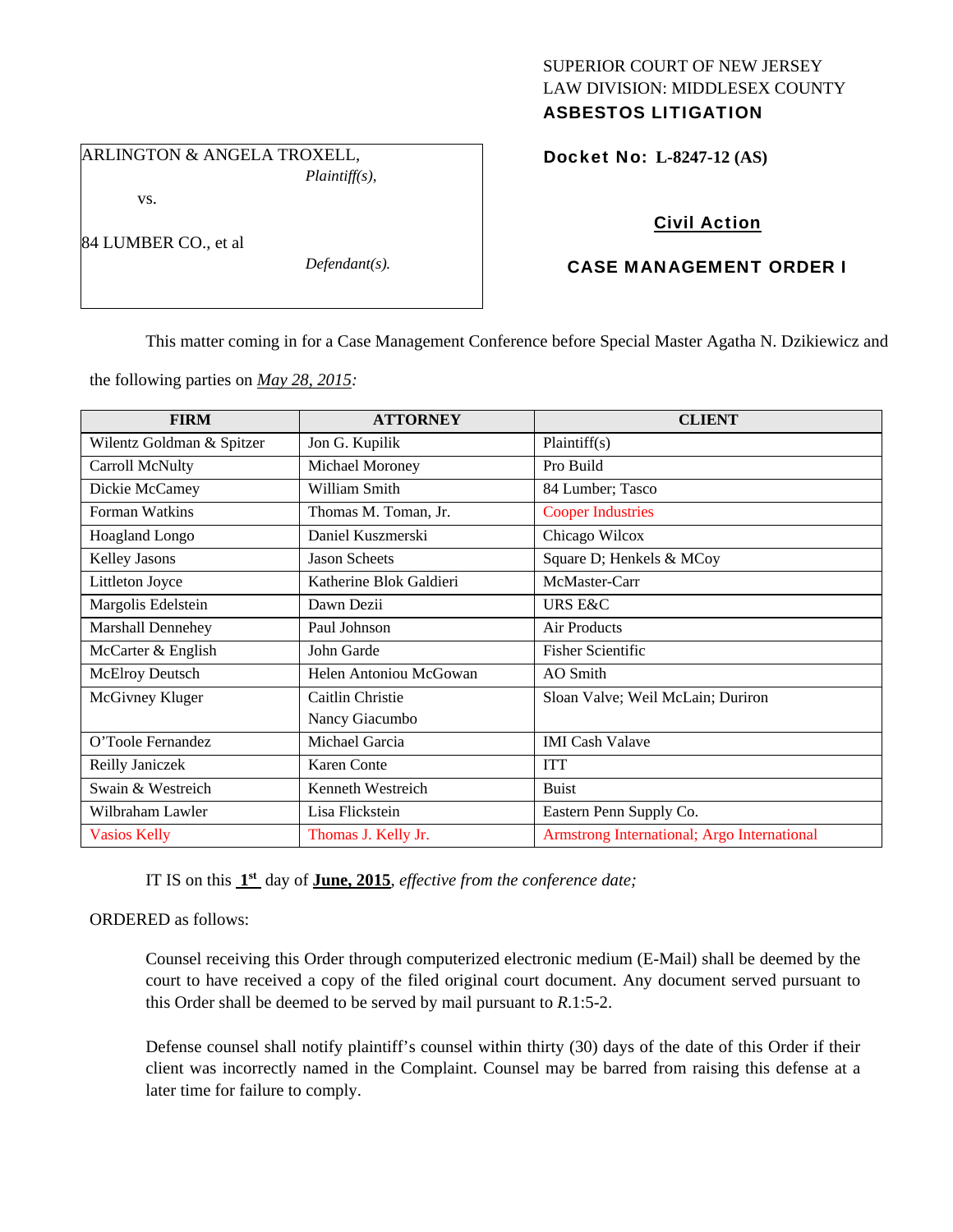### **DISCOVERY**

| June 30, 2015     | Plaintiff shall serve amended answers to standard interrogatories by this date.                                                                                                                             |
|-------------------|-------------------------------------------------------------------------------------------------------------------------------------------------------------------------------------------------------------|
| July 10, 2015     | Defendants shall serve answers to standard interrogatories by this date.                                                                                                                                    |
| July 24, 2015     | Plaintiff shall propound supplemental interrogatories and document requests by this date.                                                                                                                   |
| August 24, 2015   | Defendants shall serve answers to supplemental interrogatories and document requests by<br>this date.                                                                                                       |
| July 24, 2015     | Defendants shall propound supplemental interrogatories and document requests by this<br>date.                                                                                                               |
| August 24, 2015   | Plaintiff shall serve answers to supplemental interrogatories and document requests by this<br>date.                                                                                                        |
| October 30, 2015  | Plaintiff depositions shall be concluded by this date. Plaintiff's counsel shall contact the<br>Special Master within one week of this deadline if plaintiff depositions are not completed<br>by this date. |
| November 16, 2015 | Fact discovery, including depositions, shall be completed by this date. Plaintiff's counsel<br>shall contact the Special Master within one week of this deadline if all fact discovery is not<br>completed. |

December 18, 2015 Depositions of corporate representatives shall be completed by this date.

#### **EARLY SETTLEMENT**

December 18, 2015 Settlement demands shall be served on all counsel and the Special Master by this date.

### **SUMMARY JUDGMENT MOTION PRACTICE**

- December 24, 2015 Plaintiff's counsel shall advise, in writing, of intent not to oppose motions by this date.
- January 8, 2016 Summary judgment motions shall be filed no later than this date.
- February 5, 2016 Last return date for summary judgment motions.

#### **MEDICAL DEFENSE**

June 30, 2015 Plaintiff shall serve executed medical authorizations by this date. June 30, 2015 Plaintiff shall serve a diagnostic medical report and any medical records in plaintiff's possession by this date. June 30, 2015 Plaintiff shall serve medical expert reports by this date.

\_\_\_\_\_\_\_\_\_\_\_\_\_\_\_\_\_\_\_\_\_\_\_\_\_\_\_\_\_\_\_\_\_\_\_\_\_\_\_\_\_\_\_\_\_\_\_\_\_\_\_\_\_\_\_\_\_\_\_\_\_\_\_\_\_\_\_\_\_\_\_\_\_\_\_\_\_\_\_\_\_\_\_\_\_\_\_\_\_\_\_\_\_\_\_\_\_\_\_\_\_\_\_\_\_\_\_\_\_\_